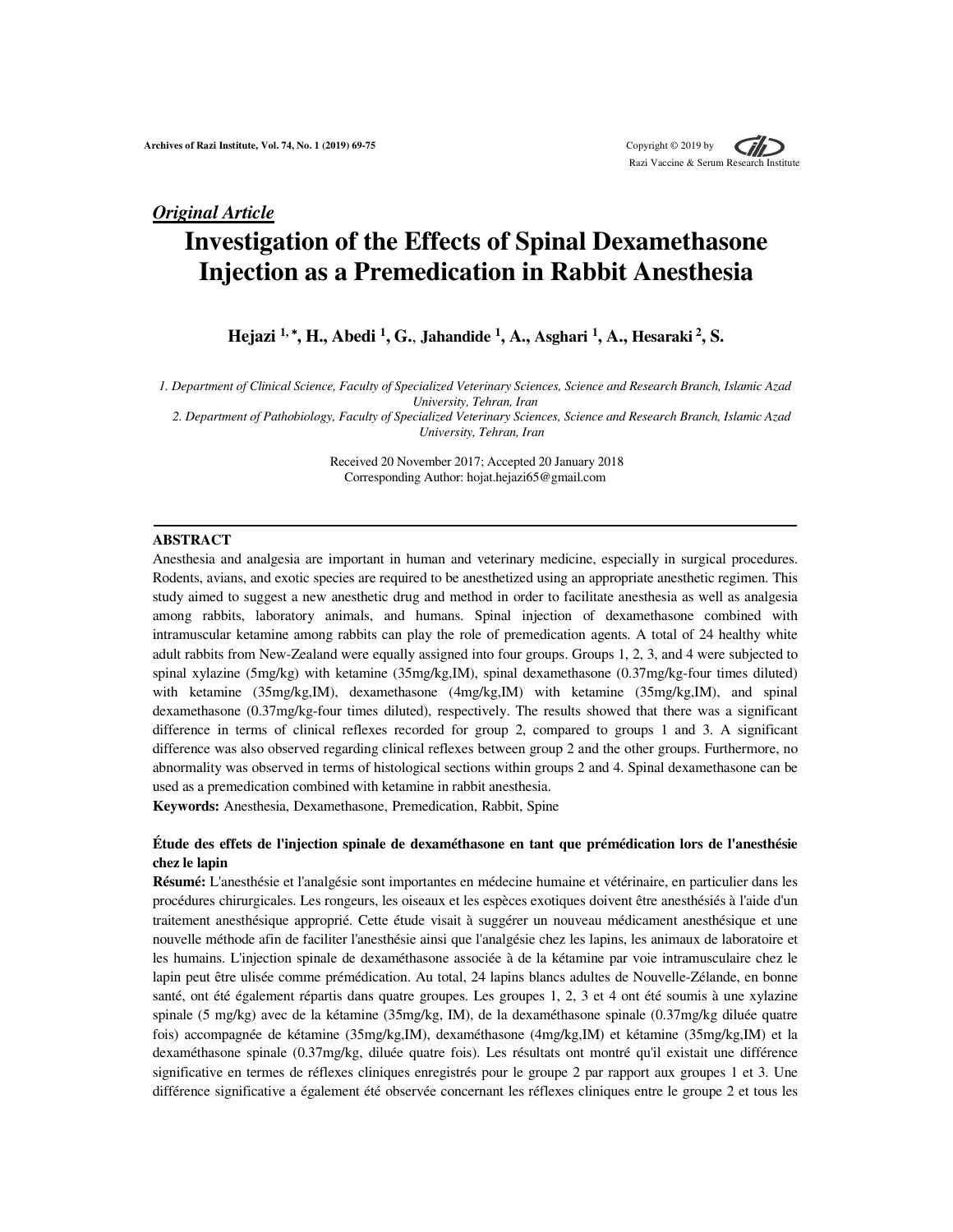autres groupes. De plus, aucune anomalie n'a été observée au niveau des coupes histologiques dans les groupes 2 et 4. La dexaméthasone spinale peut donc être utilisée comme prémédication en association avec de la kétamine lors d'une anesthésie chez le lapin.

**Mots-clés:** Anesthésie, Dexaméthasone, Prémédication, Lapin, Colonne vertébrale

## **INTRODUCTION**

Anesthesia has always been a controversial issue in human and veterinary medicine. Surgery cannot be performed unless a suitable anesthetic regimen is applied. In veterinary surgery, especially among rodents, avians, and exotic species, anesthesia is important; however, routine anesthetic agents cannot induce ideal anesthesia. This study suggests a new protocol and method in rodent premedication in order to induce an analgesic, muscle relaxant, and sedative effect during surgery. The combination of a suitable premedication with an anesthetic induction agent can lead to ideal anesthesia and operation. Currently, there is no ideal drug or combination of drugs for postoperative spinal analgesia (Armand et al., 1988; Tavakoli and Kazemi-Mehrjerdi, 2011; Marjani et al., 2014). There are several injectable agents to induce analgesia and sedation by spinal and epidural injection in human and veterinary medicine. Non-steroidal antiinflammatory drugs, corticosteroids, anticholinesterases, inhibitors of nitric oxide synthase, vasopressin, and somatostatin have all been shown to have some degrees of analgesic effect when administered epidurally. Currently, none has been used clinically by epidural injection (Hall et al., 2001). Glucocorticoids (e.g., prednisone, prednisolone, and methylprednisolone) are most commonly administered by systemic routes, either oral or injectable, to relieve pain and reduce inflammation. Perineural injection, either to spinal nerve roots or to peripheral nerves, is common in human patients to alleviate pain caused by nerve root disease or peripheral neuropathies. The beneficial effects of epidurally administered betamethasone in a rat model of lumbar radiculopathy have been reported (Hayashi et al., 1998; Abram, 2000; Tranquili et al., 2007). Due to the introduction of lidocaine as a local anesthetic, it is used as epidural administration in all of the species (Hedenbro and Olsson, 1998; Johnston, 2005; Barros et al., 2007). Xylazine, an alpha-2 agonist drug is used by epidural administration as a premedication to induce a muscle relaxant effect. There are two reasons why the study of anesthesia, analgesia, and sedation is important among rabbits and other laboratory animals. The first one is the practical use of the suggested protocol in veterinary medicine and surgery, especially in orthopedic surgery. Moreover, laboratory species can be used as animal models and the results can be generalized to human cases. Furthermore, in laboratory studies, analgesics are required to fix animal and perform the procedure (Malinovsky et al., 1997; Hedenbro and Olsson, 1998). Available agents, especially corticosteroids, which are anti-inflammatory and antipyretic drugs (Allen, 2007; Stefan et al., 2015), cannot induce the ideal analgesic and sedative effects. The effective analgesic and sedative agents combined with anesthetic induction are required in painful procedures among rabbits and rodents. Dexamethasone is a glucocorticoid injectable drug which is anti-nausea (Henzi et al., 2000), and antiemetic (Ho et al., 2004; Ho et al., 2011) decreasing tissue inflammation and increasing glucose level (Allen, 2007). Dexamethasone is also analgesic and sedative because of elevating dopamine level (Yasukazu et al., 1993) and GABA receptors (Yasukazu et al., 1993; Di et al., 2009) and decreasing serotonin (Allen, 2007). Epidural injection of corticosteroids similar to methylprednisolone acetate and betamethasone did not have any histological changes in the spinal cord (Cicala et al., 1990).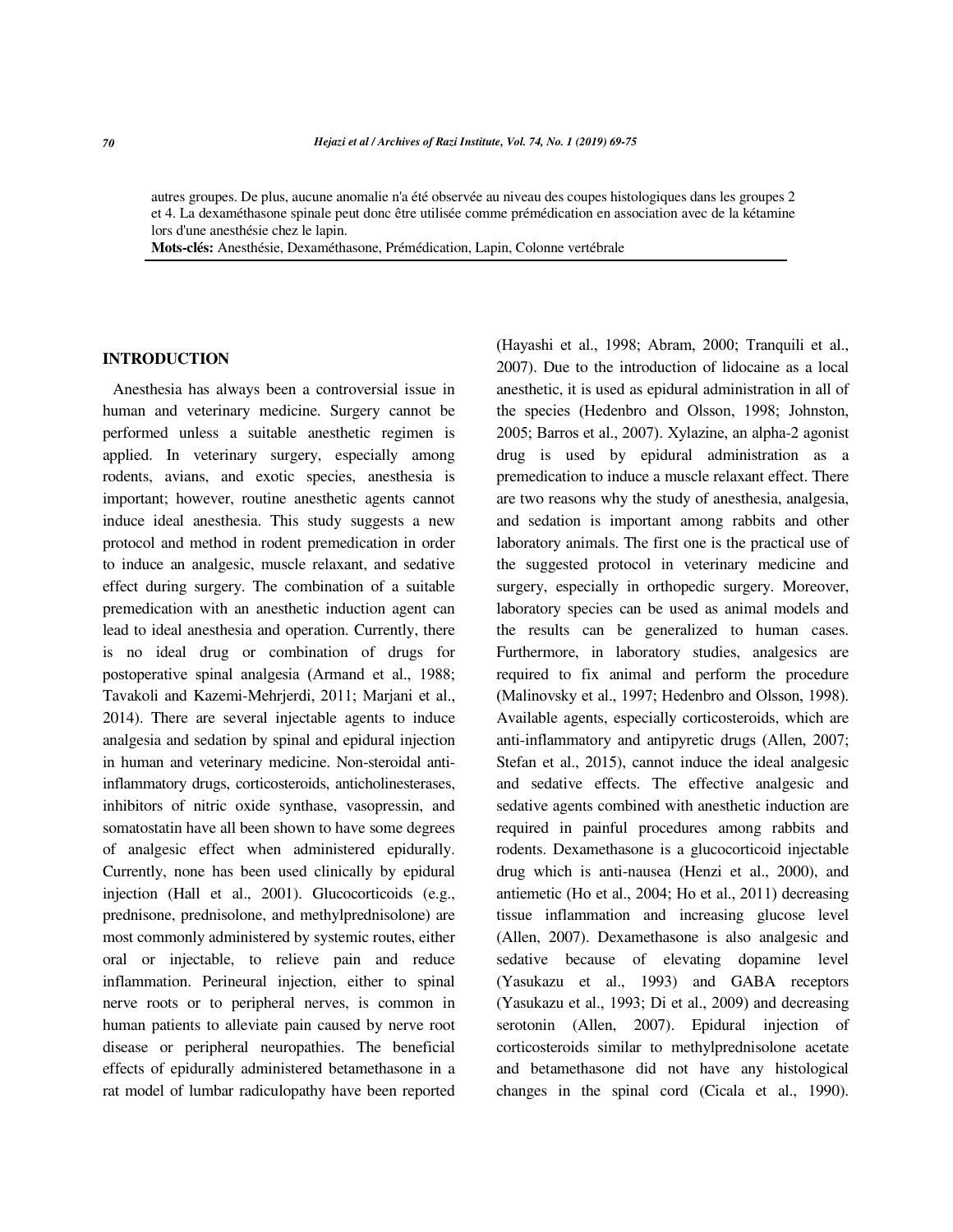Analgesic effect of local anesthetic was increased by adding dexamethasone to epidural ropivacaine (Kim et al., 2014; Yousef et al., 2014). The combination of intrathecal dexamethasone with bupivacaine improves the duration of sensory block (Bani-Hashem et al., 2011). It is believed that dexamethasone reduces the need for opioids (Jno-Baptiste et al., 2014). Several studies have shown that the intravenously or intrathecally administration of steroids, especially dexamethasone, in various doses, leads to the reduction of pain intensity, morphine/pethidine consumption, and post-operative nausea and vomiting (Bisgaard et al., 2003; Samarkandi et al., 2004; Jno-Baptiste et al., 2014). All of these properties are required to make dexamethasone a premedication agent combined with ketamine.

## **MATERIAL AND METHODS**

**Animals.** Totally, 24 healthy adult male albino rabbits from New-Zealand weighting 2.5 to 3 kg (mean weight  $2.3 \pm 0.2$  kg) were randomly chosen for this study. The experimental protocol used was reviewed and approved by the Institutional Animal Care and Use Committee, Science and Research Branch, Islamic Azad University, Tehran, Iran.

Rabbits were housed individually in standard cages and all of them had free access to food and water with a natural light-dark cycle. Groups 1, 2, 3, and 4 received 5mg/kg spinal xylazine plus 35 mg/kg intramuscular ketamine, 0.37 mg/kg spinal dexamethasone plus 35mg/kg intramuscular ketamine, 4mg/kg intramuscular dexamethasone plus 35mg/kg intramuscular ketamine, and 0.37mg/kg spinal dexamethasone, respectively.

**Experimental design.** After the aseptic preparation of dorsal part of the lumbosacral area, a 23 gauge needle was inserted to the area between L7 and S1 and the drugs were injected directly into the spinal cord in groups 1, 2 and 4. In group 1, xylazine (5mg/kg) was injected into the spinal cord from the lumbosacral area and after five minutes, ketamine (35mg/kg, IM) was injected. After general anesthesia, clinical reflexes associated with anesthesia were evaluated and the data were recorded in tables (Tranquili et al., 2007). The rabbits that were assigned into group 2 received 0.37mg/kg four times diluted spinal dexamethasone. After five minutes, 35mg/kg intramuscular ketamine was injected into all six rabbits and the data were recorded. In group 3, all rabbits received 4mg/kg intramuscular dexamethasone plus 35mg/kg intramuscular ketamine. Moreover, all rabbits in group 4, received 0.37mg/kg four times diluted spinal dexamethasone. Heating pads were used during anesthesia and recovery for all rabbits. Evaluated reflexes include reflexes related to cardiovascular, respiratory, gastrointestinal, ocular, musculoskeletal, and nervous systems. All rabbits were monitored a day later and no neurological disorders were observed. On day 21, all rabbits in groups 1, 2 and 4 were euthanized and pathologic sections of the spine, L5 to S3, were prepared.

**Statistical analysis.** Kruskal-Wallis H and Mann-Whitney U tests were used to measure P-values of reflexes within groups as well as between group 2 and the other groups, respectively.

## **RESULTS**

**Clinical reflexes.** The mean of the measured variables was compared within and among the groups. The P-value less than 0.05 was considered statistically significant. Out of 22 clinical reflexes compared between group 2 and 1, 15 reflexes were reported to have significant differences statistically (P<0.05, table 1). Moreover, significant differences were observed in terms of 18 evaluated reflexes out of 26 ones between group 2 and 3(P<0.05, table 2).

**Histopathology.** No abnormalities were observed in terms of the injection site and surrounding areas of the spinal cord in groups 2 and 4. Neurons were checked and included normal nuclei and nucleoli. Additionally, cytoplasm included normal Nissl bodies and Virchow-Robin spaces were normal. Histologic sections of groups 2 and 4 were compared with those of group 1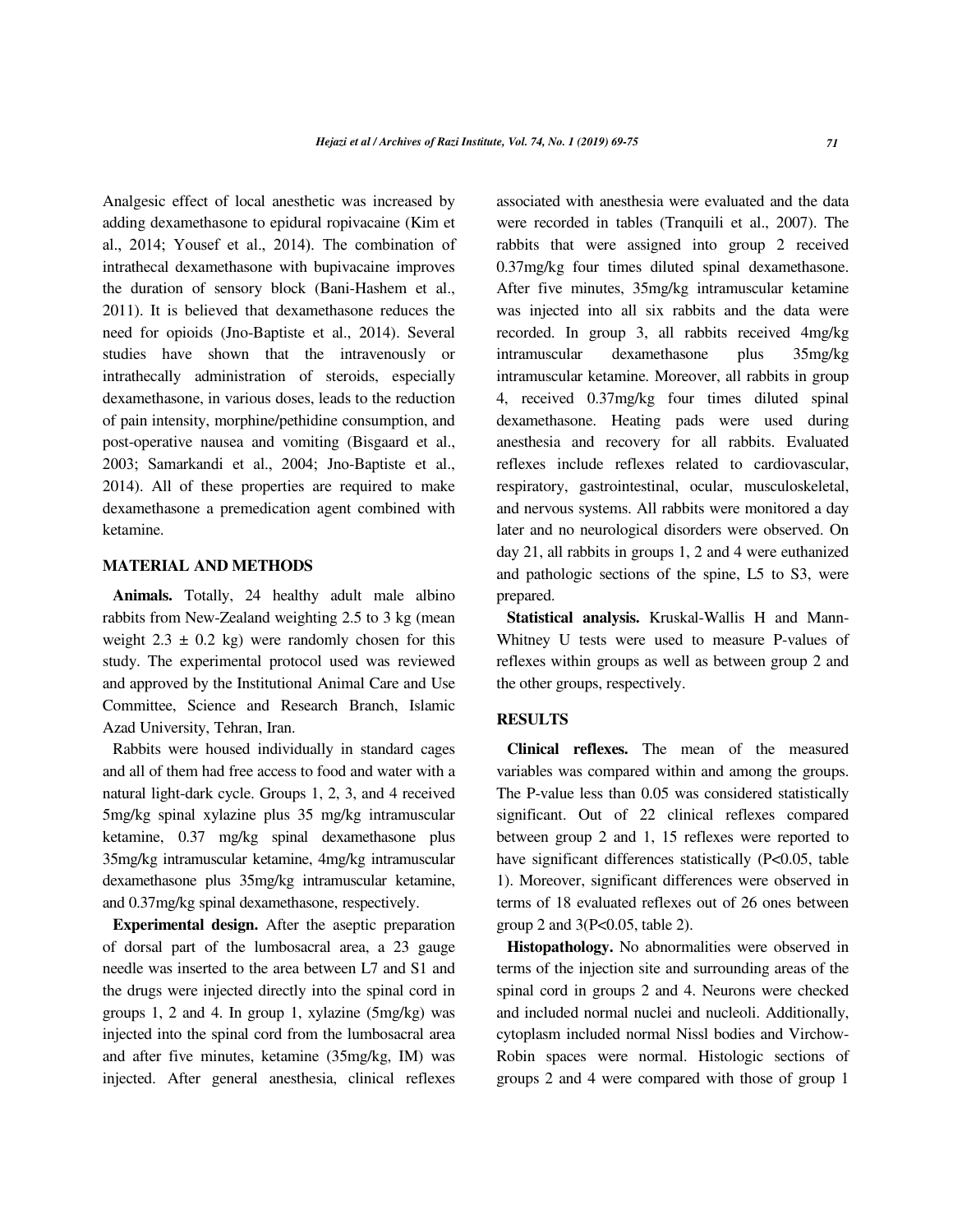individually. No differences were observed in this regard (Figures 1 and 2).

| <b>Table 1.</b> Comparison of P-value of evaluated reflexes between |
|---------------------------------------------------------------------|
| group 2 and the other groups                                        |

|                            | $2$ and $1$ | 2 and 3 | $2$ and $4$ |  |
|----------------------------|-------------|---------|-------------|--|
| <b>Pulse</b>               | 0.57        | 1       | 0.7         |  |
| $CRT^*$                    | 0.01        | 1       | 0.5         |  |
| <b>Respiratory rate</b>    | 0.38        | 0.03    | 0.02        |  |
| <b>Respiratory depth</b>   | 0.52        | 0.001   | 0.01        |  |
| <b>Respiratory action</b>  | 0.38        | 0.06    | 0.1         |  |
| Cough reflex               | 0.47        | 0.3     | 0.03        |  |
| Laryngeal reflex           | 0.26        | 0.1     | 0.1         |  |
| <b>Intubation possible</b> | 0.57        | 0.09    | 0.01        |  |
| Mucous membrane*           | 0.01        | 1       | 1           |  |
| Salivation*                | 0.007       | 0.01    | 0.3         |  |
| Oropharyngeal reflex*      | 0.002       | 0.001   | 0.0009      |  |
| Vomiting                   | 0.13        | 0.05    | 0.1         |  |
| <b>Jaw tone</b>            | 0.15        | 0.002   | 0.001       |  |
| Limb muscle tone*          | 0.01        | 0.002   | 0.001       |  |
| Abdominal muscle tone*     | 0.007       | 0.002   | 0.002       |  |
| Sphincters*                | 0.007       | 0.001   | 0.0009      |  |
| <b>Pupils</b>              | 0.056       | 0.0009  | 1           |  |
| Corneal*                   | 0.002       | 0.001   | 0.0009      |  |
| Lacrimal*                  | 0.02        | 0.001   | 0.001       |  |
| Photomotor reflex*         | 0.006       | 0.2     | 0.004       |  |
| Palpebral reflex*          | 0.05        | 0.0009  | 0.001       |  |
| <b>Eyeball position</b>    | 1           | 1       | 0.001       |  |
| Nistagmus*                 | 0.05        | 1       | 0.3         |  |
| Sensorium*                 | 0.01        | 0.0009  | 0.0009      |  |
| Pedal reflex*              | 0.01        | 0.001   | 0.0009      |  |
| Reaction to surgery*       | 0.05        | 0.001   | 0.0009      |  |

## **DISCUSSION**

There are significant differences regarding the majority of the evaluated reflexes between group 2 and those of the other groups. In group 1, spinal xylazine plus intramuscular ketamine were injected as a routine protocol for anesthesia among rabbits. Clinical reflexes within group 2 were significantly different from those of the other three groups followed by no observed squeaking during injections. Furthermore, post mortem examination showed that injections were done in proper sites. In group 3, intramuscular dexamethasone could never play the role of an expected premedication. Group 4 was designed only for comparing pathologic signs and clinical reflexes. The obtained results showed significant differences between this group and group 2 in this regard. Totally, there were significant differences in terms of all reflexes between group 2 and the other groups, except for five reflexes, namely pulse, respiratory action, laryngeal, vomiting, and nystagmus. The results of this study showed that dexamethasone spinal injection has analgesic and sedative effects among rabbits. Therefore, dexamethasone can be used as a premedication. Dexamethasone is a synthetic glucocorticosteroid which is an influential antiinflammatory drug that is 25-50 times more potent than hydrocortisone and is up to 16 times as effective as prednisolone. Dexamethasone is utilized frequently in the perioperative setting, including prophylaxis against postoperative nausea and vomiting, and the reduction of the airway and cerebral edema. It may also be useful in the management of acute and chronic pain (Allen, 2007). Moreover, it is available and cost-benefit synthetic glucocorticoid. Many researchers conducted studies on the effects of spinal and epidural injection of different synthetic corticosteroids, such as betamethasone, methylprednisolone, and dexamethasone. The results showed the analgesic and anti-inflammatory effects of these corticosteroids. Cicala et al. showed that the combination of epidural methylprednisolone acetate and lidocaine 1% did not lead to the occurrence of any inflammatory changes in meninges and spine (Cicala et al., 1990). Moreover, epidural injection of betamethasone did not result in any changes in clinical reflexes among dogs, while histological changes were observed in the treatment group (Barros et al., 2007). Additionally, dexamethasone-soaked gelatin sponges had a synergistic effect on the prevention of adhesion of epidural space among rabbits. In another similar study carried out on 36 Wistar rats having undergone laminectomy, dexamethasone gelatin sponge could obviously inhibit the inflammatory reaction of operation site as well as scar formation and adhesion (Fang et al., 2015; Tian et al., 2015). In another study, Hong Min et al. showed that 300 µg of epidural dexamethasone had an analgesic effect on peripheral inflammation tissue injury in a rat model (Min et al., 2014). Dexamethasone was also used among human medicine, as an analgesic. Post-operative pain in children undergoing orchiopexy surgery (Kim et al.,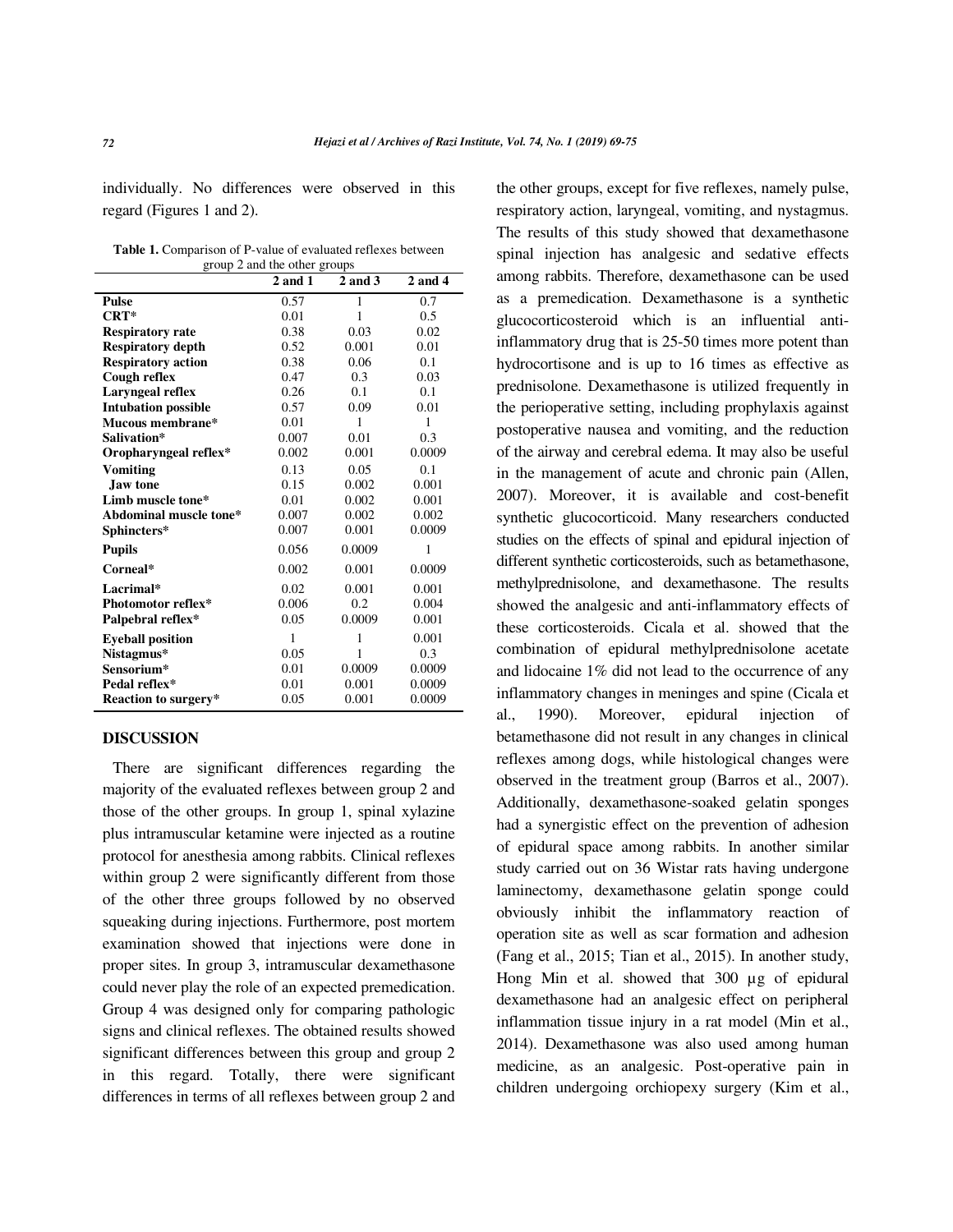2014) was decreased significantly by adding 0.1 mg/kg dexamethasone to epidural ropivacaine.

| <b>Table 2.</b> Evaluation of Mean $\pm$ SD related to all reflexes |            |                     |                     |            |  |  |  |
|---------------------------------------------------------------------|------------|---------------------|---------------------|------------|--|--|--|
|                                                                     | 1          | $\overline{2}$      | 3                   | 4          |  |  |  |
| <b>Pulse</b>                                                        | $2.5 \pm$  | $2.33 \pm$          | $2.33 \pm$          | $2.16 \pm$ |  |  |  |
|                                                                     | 0.547      | 0.516               | 0.516               | 0.752      |  |  |  |
| <b>CRT</b>                                                          | $2.5 \pm$  | $1.16 \pm$          | $1.16 \pm$          | $1.33 \pm$ |  |  |  |
|                                                                     | 0.836      | 0.408               | 0.408               | 0.516      |  |  |  |
| <b>Respiratory rate</b>                                             | $2.66 \pm$ | $2.33 \pm$          | $1.50 \pm$          | $1.33 \pm$ |  |  |  |
|                                                                     | 1.03       | 0.516               | 0.547               | 0.816      |  |  |  |
| <b>Respiratory depth</b>                                            | $2.33 \pm$ | $2.16 \pm$          | $1.00 \pm$          | $1.33 \pm$ |  |  |  |
|                                                                     | 0.516      | 0.408               | 0.000               | 0.516      |  |  |  |
| <b>Respiratory action</b>                                           | $1.84 \pm$ | $1.50 \pm$          | $2.33 \pm$          | $2.00 \pm$ |  |  |  |
|                                                                     | 0.752      | 0.836               | 0.516               | 0.000      |  |  |  |
| Cough reflex                                                        | $1.16 \pm$ | $1.66 \pm$          | $2.16 \pm$          | $0.50 \pm$ |  |  |  |
|                                                                     | 0.752      | 1.032               | 0.752               | 0.547      |  |  |  |
| <b>Laryngeal reflex</b>                                             | $1.33 \pm$ | $2.66 \pm$          | $4.00 \pm$          | $4.00 \pm$ |  |  |  |
|                                                                     | 2.06       | 2.065               | 0.000               | 0.000      |  |  |  |
| <b>Intubation possible</b>                                          | $1.50 \pm$ | $1.66 \pm$          | $1.16 \pm$          | $1.00 \pm$ |  |  |  |
|                                                                     | 0.547      | 0.516               | 0.408               | 0.000      |  |  |  |
| <b>Mucous membrane</b>                                              | $2.33 \pm$ | $1.00 \pm$          | $1.00 \pm$          | $1.00 \pm$ |  |  |  |
|                                                                     | 1.032      | 0.000               | 0.000               | 0.000      |  |  |  |
| Salivation                                                          | $1.33 \pm$ | $0.00 \pm$          | $0.66 \pm$          | $0.16 \pm$ |  |  |  |
|                                                                     | 1.032      | 0.000               | 0.516               | 0.408      |  |  |  |
|                                                                     | $2.66 \pm$ |                     |                     |            |  |  |  |
| Oropharyngeal                                                       |            | $0.00 \pm$<br>0.000 | $3.33 \pm$<br>0.516 | $4.00 \pm$ |  |  |  |
| reflex<br><b>Vomiting</b>                                           | 1.211      |                     |                     | 0.000      |  |  |  |
|                                                                     | $0.33 \pm$ | $0.00 \pm$          | $.050 \pm$          | $0.33 \pm$ |  |  |  |
|                                                                     | 0.516      | 0.000               | 0.547               | 0.516      |  |  |  |
| Jaw tone                                                            | $2.00 \pm$ | $1.33 \pm$          | $3.16 \pm$          | $4.00 \pm$ |  |  |  |
|                                                                     | 0.632      | 0.816               | 0.408               | 0.000      |  |  |  |
| Limb muscle tone                                                    | $2.00 \pm$ | $0.33 \pm$          | $3.66 \pm$          | $4.00 \pm$ |  |  |  |
|                                                                     | 1.095      | 0.516               | 0.816               | 0.000      |  |  |  |
| <b>Abdominal muscle</b>                                             | $1.66 \pm$ | $0.33 \pm$          | $3.00 \pm$          | $3.83 \pm$ |  |  |  |
| tone                                                                | 0.516      | 0.516               | 1.095               | 0.408      |  |  |  |
| <b>Sphincters</b>                                                   | $1.16 \pm$ | $0.00 \pm$          | $1.83 \pm$          | $2.00 \pm$ |  |  |  |
|                                                                     | 0.752      | 0.000               | 0.408               | 0.000      |  |  |  |
| <b>Pupils</b>                                                       | $1.50 \pm$ | $0.00 \pm$          | $3.00 \pm$          | $2.00 \pm$ |  |  |  |
|                                                                     | 0.547      | 0.000               | 0.000               | 0.000      |  |  |  |
| <b>Corneal reflex</b>                                               | $2.33 \pm$ | $4.00 \pm$          | $2.66 \pm$          | $1.00 \pm$ |  |  |  |
|                                                                     | 0.516      | 0.000               | 0.816               | 0.000      |  |  |  |
| <b>Lacrimal reflex</b>                                              | $2.83 \pm$ | 4.000               | $1.33 \pm$          | $0.16 \pm$ |  |  |  |
|                                                                     | 0.983      | $\pm$               | 0.516               | 0.408      |  |  |  |
|                                                                     |            | 0.000               |                     |            |  |  |  |
| <b>Photomotor reflex</b>                                            | $3.50 \pm$ | $1.50 \pm$          | $2.16 \pm$          | $0.16 \pm$ |  |  |  |
|                                                                     | 0.836      | 0.547               | 0.983               | 0.408      |  |  |  |
| Palpebral reflex                                                    | $3.50 \pm$ | $4.00 \pm$          | $1.00 \pm$          | $0.16 \pm$ |  |  |  |
|                                                                     | 0.547      | 0.000               | 0.000               | 0.408      |  |  |  |
| <b>Eyeball position</b>                                             | $2.00 \pm$ | $2.00 \pm$          | $2.00 \pm$          | $0.16 \pm$ |  |  |  |
|                                                                     | 0.000      | 0.000               | 0.000               | 0.408      |  |  |  |
| <b>Nistagmus</b>                                                    | $0.50 \pm$ | $0.00 \pm$          | $0.00 \pm$          | $0.16 \pm$ |  |  |  |
|                                                                     | 0.547      | 0.000               | 0.000               | 0.408      |  |  |  |
| Sensorium                                                           | $0.66 \pm$ | $0.00 \pm$          | $1.00 \pm$          | $3.00 \pm$ |  |  |  |
|                                                                     | 0.516      | 0.000               | 0.000               | 0.000      |  |  |  |
| <b>Pedal reflex</b>                                                 | $2.00 \pm$ | $0.00 \pm$          | $3.16 \pm$          | $4.00 \pm$ |  |  |  |
|                                                                     | 1.549      | 0.000               | 0.408               | 0.000      |  |  |  |
| <b>Reaction to surgery</b>                                          | $0.50 \pm$ | $0.00 \pm$          | $2.50 \pm$          | $4.00 \pm$ |  |  |  |
|                                                                     | 0.547      | 0.000               | 1.643               | 0.000      |  |  |  |



Figure 1. Histological section of spinal cord related to group 2 (H&E×40).



**Figure 2.** Histological section of spinal cord related to group 2 (H&E×100).

In another similar study, the duration of postoperative analgesia in children undergoing inguinal hernia repair prolonged significantly by adding dexamethasone or magnesium to caudal ropivacaine. Moreover, the time of the first analgesic dose was longer and the need for rescue postoperative analgesia was reduced with no increase in the incidence of side effects (Yousef et al., 2014).The duration of sensory block in spinal anesthesia was improved significantly by adding intrathecal dexamethasone to bupivacaine for spinal anesthesia without any changes in onset time and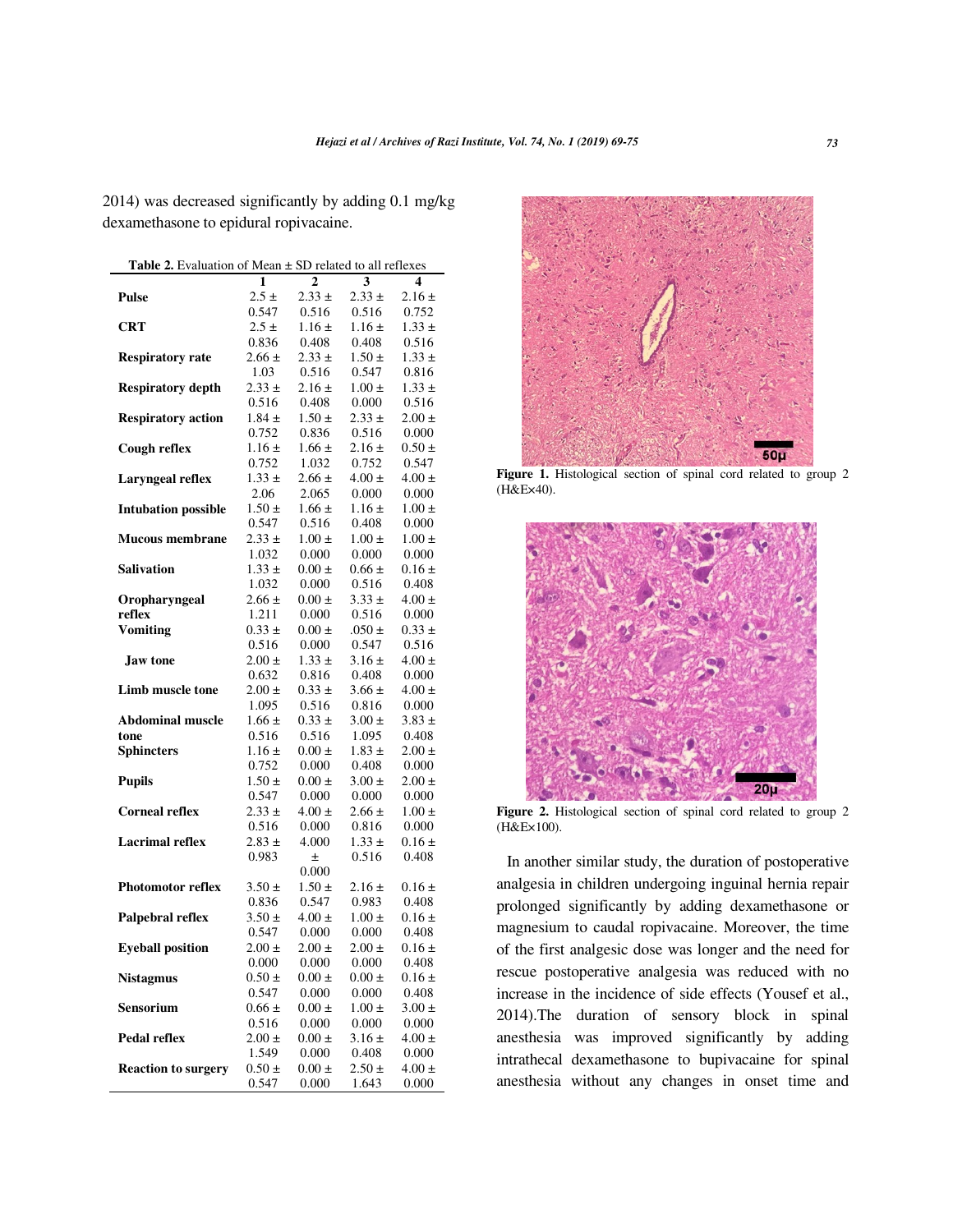complications in orthopedic surgery (Hedenbro and Olsson, 1998). Statistical analysis of clinical reflexes as well as the histological evaluation of spine sections have proved the obvious advantages of dexamethasone spinal injection as a premedication method among rabbits. It was also shown as an analgesic agent in other laboratory animals and human. The anti-inflammatory, analgesic, and sedative effects of corticosteroids, especially dexamethasone, were proved in this study which was in line with the results of other similar studies. In addition, anti-nausea, and anti-emetic effects of dexamethasone can enhance the performance of surgeons regarding the surgical procedures.

According to the obtained results, spinal dexamethasone can be used as an ideal premedication, combined with ketamine among rabbits.

#### **Ethics**

We hereby declare all ethical standards have been respected in preparation of the submitted article.

### **Conflict of Interest**

The authors declare that they have no conflict of interest.

## **References**

- Abram, S.E., 2000. Neural Blockade for Neuropathic Pain. Clin J Pain 16, 56-61.
- Allen, K., 2007. Dexamethasone: An All Purpose Agent. Aust Anaesth 65-70.
- Armand, S., Langlade, A., Boutros, A., 1988. Meta-Analysis of the Efficacy of Extradural Clonidine to Relieve Postoperative Pain: An Impossible Task. Br J Aneasth 81, 126-134.
- Bani-Hashem, N., Hassan-Nasab, B., Alijan-Pour, E., AmriMaleh, P., Nabavi, A., Jabbari, A., 2011. Addition of Intrathecal Dexamethasone to Bupivacaine for Spinal Anesthesia in Orthopedic Surgery. Saudi J Anaesth 5, 382– 386.
- Barros, G., Marques, M., Ganem, E., 2007. The Effects of Intrathecal Administration of Betamethasone over the Dogs' Spinal Cord and Meninges. Acta Cir Bras 22, 361- 365.
- Bisgaard, T., Klarskov, B., Kehlet, H., Rosenburg, J., 2003. Pre operativedexamethasone Improves Surgical Outcome After Laproscopic Cholecystectomy:A Randomized, Double-Blind Placebo-Controlled Trial. Ann Surgery 238, 651-660.
- Cicala, R., Turner, Moran, E., Henley, R., Wong, R., Evans, J., 1990. Methylprednisolone acetate does not cause inflammatory changes in the epidural space. Anesthesiology 72, 556-558.
- Di, S., Maxson, M., Franco, A., Tasker, J., 2009. Glucocorticoids Regulate Glutamate and GABA Synapse-Specific Retrograde Transmission via Divergent Nongenomic Signaling Pathways. J Neurosci 29, 393-401.
- Fang, H., Zhang, M., Yue, G., 2015. Dexamethasone-Soaked Gelatin Sponges Prevent Epidural Adhesion. J Clin Rehabil Tissue Engin Res 8, 1165-1169.
- Hall, L., Clarke, K., Trim, C., 2001. General Principles of Local Analgesia. In: Veterinary Anesthesia, WB Saunders Co.
- Hayashi, N., Weinstein, J., Meller, S., Lee, H., Spratt, K., Gebhart, G., 1998. The Effect of Epidural Injection of Betamethasone or Bupivacaine in a Rat Model of Lumbar Radiculopathy. Spine 23, 877-885.
- Hedenbro, J., Olsson, A., 1998. Metoclopramide and Ureteric Colic. Acta Chir Scand 157, 439-440
- Henzi, I., Walder, B., Tramer, M., 2000. Dexamethasone for the Prevention of Postoperative Nausea Dn Vomiting: A Quantitative Systematic Review. Anesth Analg 90, 186- 194.
- Ho, C., Ho, S., Wang, J., Tsai, S., Chai, C., 2011. Dexamethasone Prevents Postoperative Nausea And Vomiting. Benefit Risk 49, 100-104.
- Ho, C., Wu, H., Ho, S., Wang, J., 2004. Dexamethasone Has a Central Antiemetic Mechanism in Decerebrated Cats. Anesth Analg 99, 734–739.
- Jno-Baptiste, B., Scarlett, M.D., Harding, H.E., 2014. The Effect of Dexamethasone on Post-Operative Opioid Requirement in Patients Who Underwent Gynecology Surgery at the University Hospital in Jamaica. J Anesth Clin Res 1, 5-11.
- Johnston, M., 2005. Clinical Approaches to Analgesia in Ferrets and Rabbits in Proceeding. Seminars In Avian And Exotic Pet Med 14, 229-235.
- Kim, E.M., Lee, J.R., Koo, B.N., Im, Y.J., Oh, H.J., J.H.L., 2014. Analgesic Efficacy Of Caudal Dexamethasone Combined With Ropivacaine In Children Undergoing Orchiopexy. Br. J Anaesth. 112, 885-891.